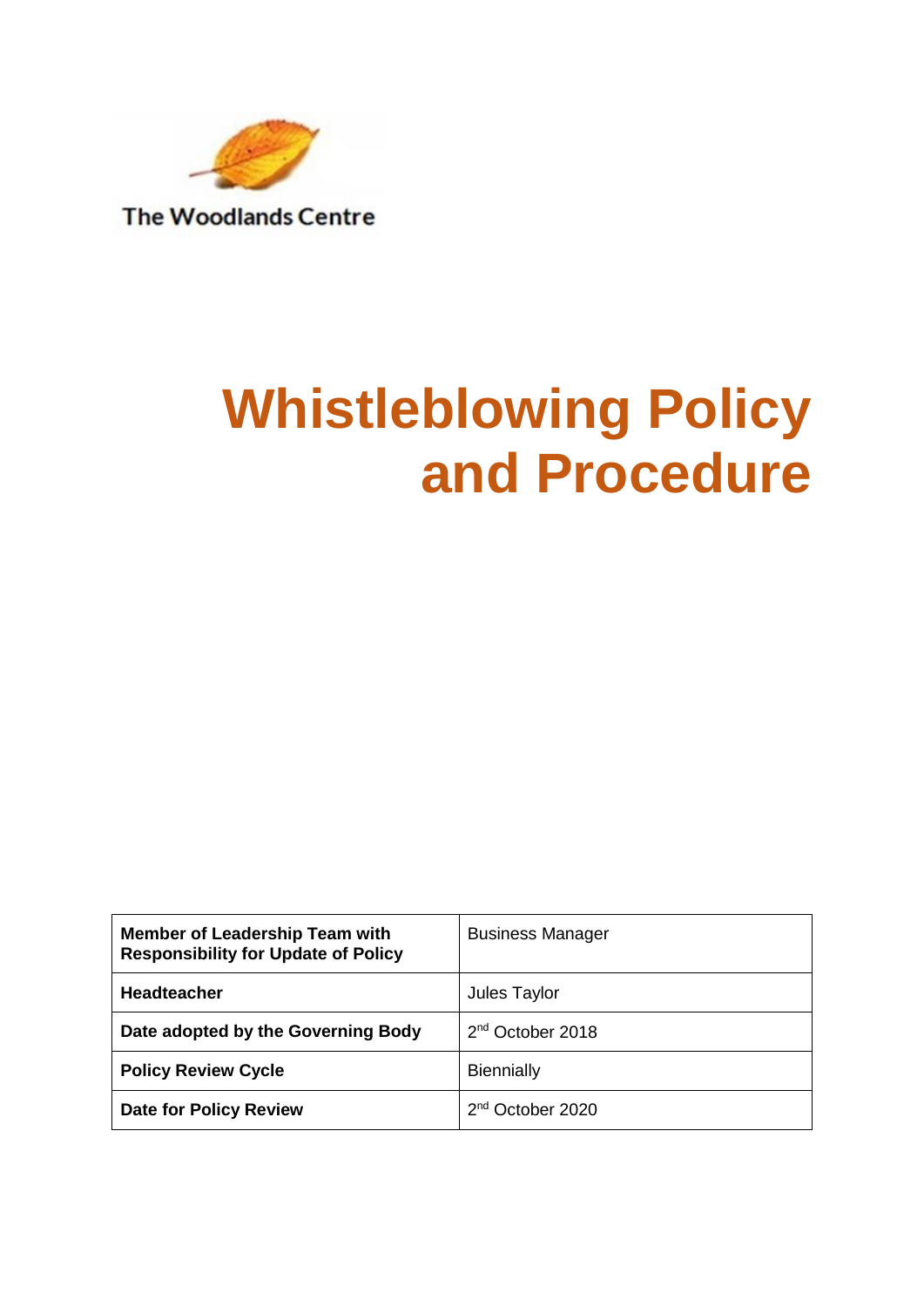# 'Speaking up about Wrongdoing'

This Policy/Procedure has been agreed by the following professional associations and Trade Unions representing Teachers, Headteachers and Support Staff:

- National Union of Education
- National Association of Schoolmasters Union of Women Teachers
- National Association of Headteachers
- Association of School and College Leaders
- Unison
- GMB

This policy was adopted in

October 2018

And will be reviewed every 2 years

# **IF YOU HAVE SERIOUS CONCERNS IT IS YOUR DUTY TO TELL US AND OUR DUTY TO PROTECT AND SUPPORT YOU**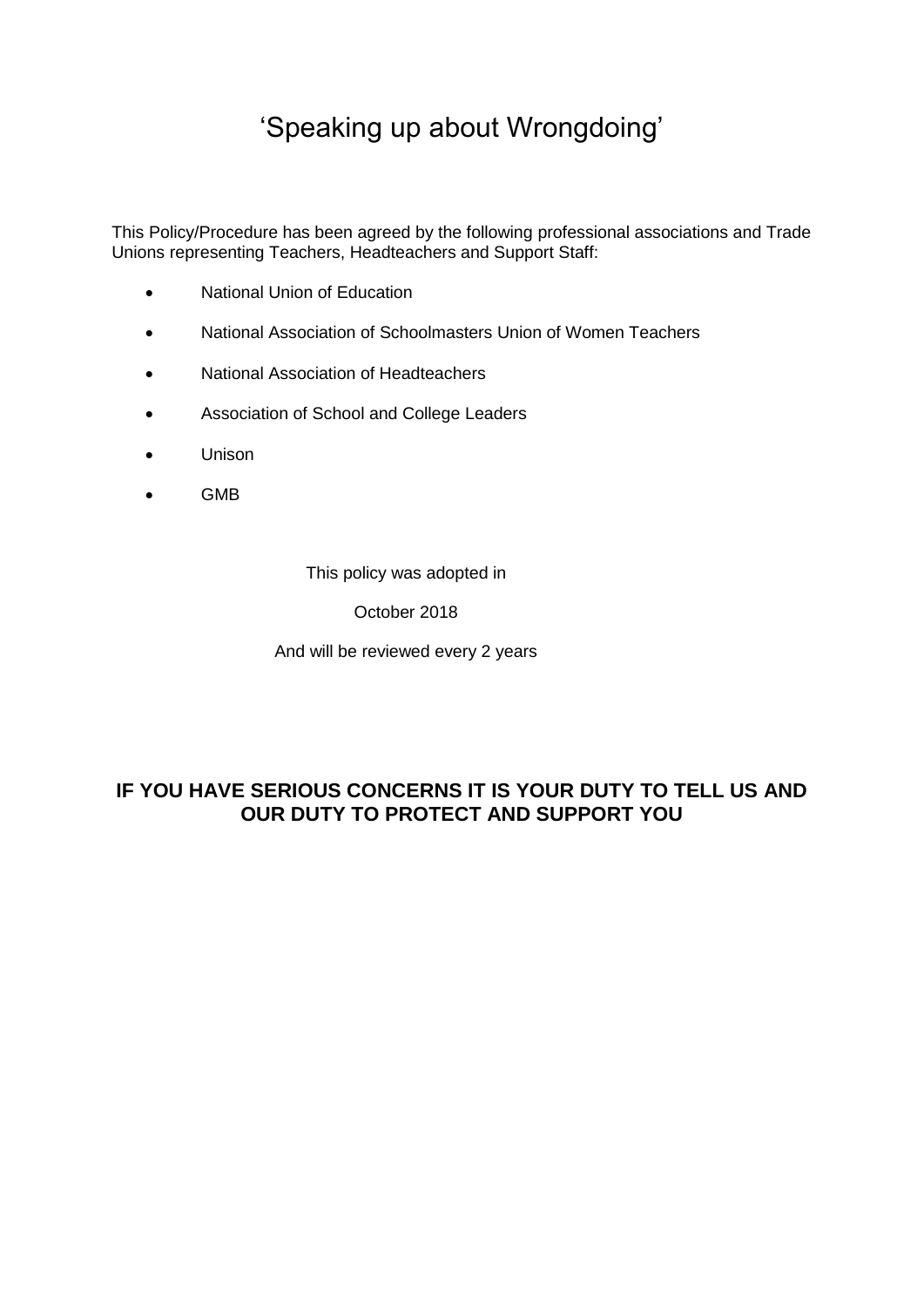# **CONTENTS**

| 1. | <b>Introduction</b>                 |                                    | Page 4  |
|----|-------------------------------------|------------------------------------|---------|
| 2. | <b>Aims and Scope</b>               |                                    | Page 5  |
| 3. | <b>Serious Concerns</b>             |                                    | Page 6  |
| 4. | <b>Safeguards</b>                   |                                    | Page 6  |
|    | 4.1                                 | <b>Harassment or Victimisation</b> | Page 6  |
|    | 4.2                                 | <b>Confidentiality</b>             | Page 7  |
|    | 4.3                                 | <b>Anonymous Allegations</b>       | Page 7  |
|    | 4.4                                 | <b>Untrue Allegations</b>          | Page 7  |
|    | 4.6                                 | <b>Support To You</b>              | Page 7  |
| 5. | How to raise a concern              |                                    | Page 7  |
| 6. | How the School will respond         |                                    | Page 8  |
| 7. | How the matter can be taken further |                                    | Page 9  |
| 8. | <b>Standards of Conduct</b>         |                                    | Page 10 |
| 9. | <b>Follow proper procedures</b>     |                                    | Page 10 |
| 10 | <b>Monitor &amp; Review</b>         |                                    | Page 11 |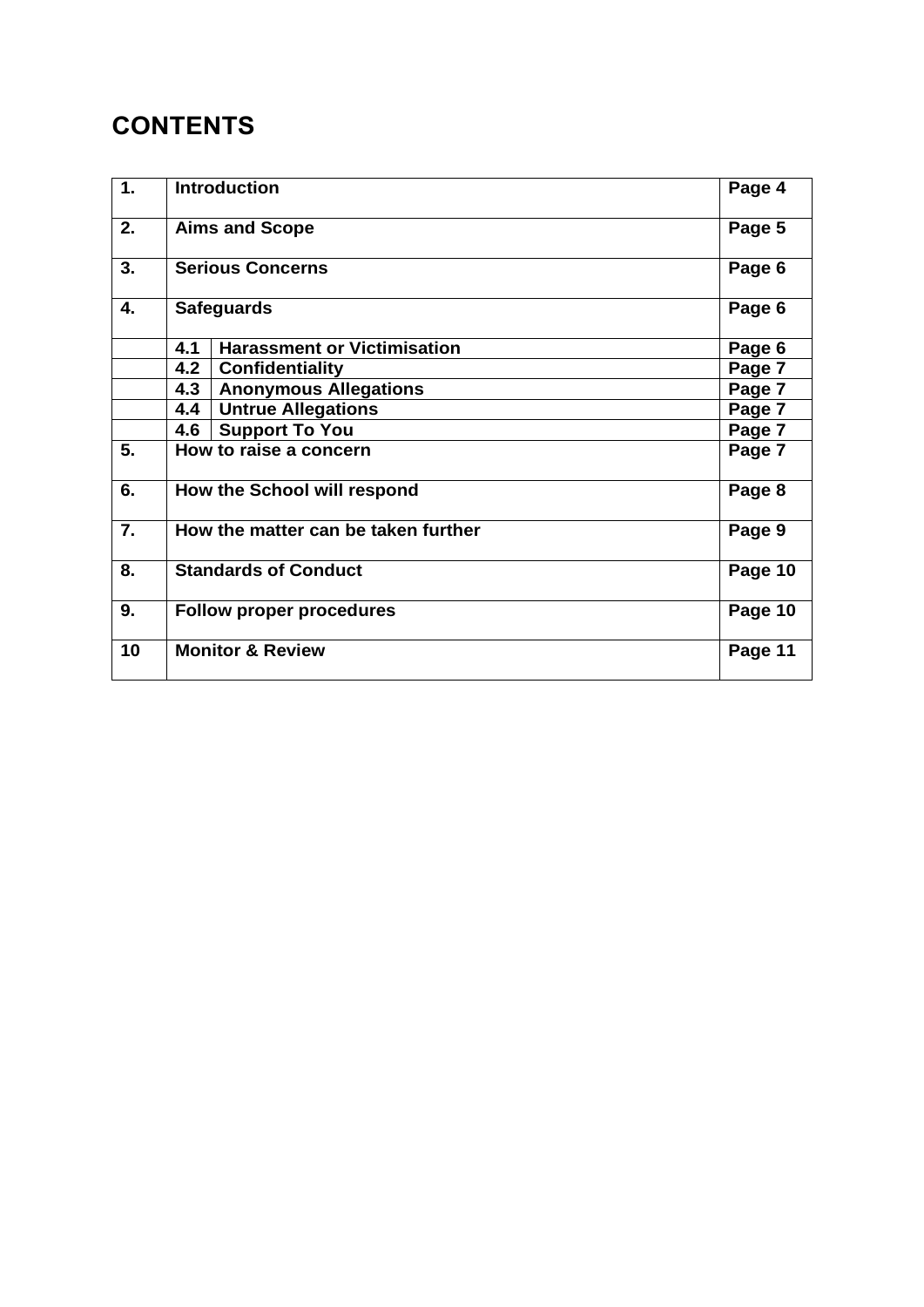# **1. Introduction**

Ensuring that robust polices are in place to provide protection to staff in schools raising genuine concerns in the work place is an important part of safeguarding children in education.

Governing bodies and proprietors must ensure they adopt policies and procedures that meet with statutory legislation.

Woodlands School is committed to open and honest communication and the highest possible standards of integrity. This will support safeguarding and promoting the welfare of all pupils in its care and expects all staff and volunteers to share this commitment.

This procedure complies with the statutory guidance including "Keeping Children Safe in Education (KCSiE) 2016" from the Department for Education. This policy forms part of the HR KCSiE Framework to support schools to meet their responsibilities with regards to safeguarding and child protection.

Other HR KCSiE policies and guidance include:

- Safer Recruitment Policy
- DBS Guidance for Schools
- Suitability Disqualification Guidance for Schools
- Single Central Record Guidance for schools
- Child Reporting Concerns Guidance
- Whistle Blowing Procedure
- Code of Conduct for School Based Staff
- Dealing with Allegation of Abuse Against Staff in Schools

The procedure closely follows the requirements of the Public Interest Disclosure Act provides employees and those undertaking duties and responsibilities on behalf of the School with protection when raising genuine concerns about wrongdoing in the workplace. It encourages disclosures to be made internally in the first instance but also allows for certain protected disclosures to be made to specific external bodies.

The procedure ensures that employees and others who have serious concerns about wrongdoing are encouraged to speak up. This may need to be on a confidential basis and the School wishes to emphasise that if someone does "speak up" they can do so without fear of reprisals. Such policies are termed "blowing the whistle" and this phrase should be viewed as a positive action of speaking up. It is understandable that employees may not express concerns because they may feel that speaking up would be disloyal to colleagues or they fear harassment/victimisation. The School

would encourage all employees to not ignore concerns and to report them positively and appropriately.

As a school within Shropshire, this policy provides a line of reporting to key individuals within Shropshire Council.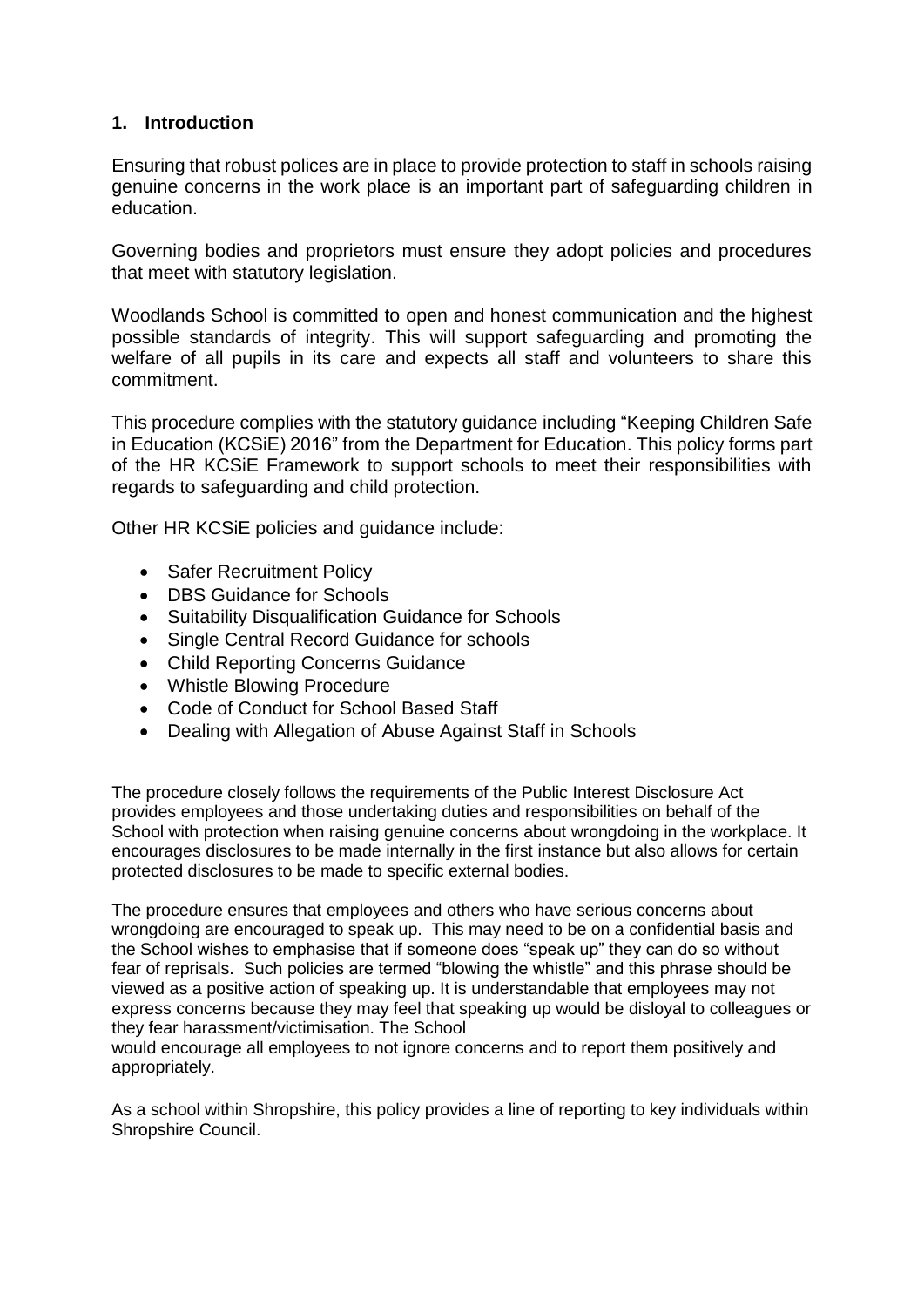Disclosures made under this procedure are monitored by the Governors as required under the Public Interest Disclosure Act. Details of any disclosure remain confidential. Governors should ensure that annual monitoring is reported to the full governing body.

# **2. Aims and Scope**

This policy aims to:

- provide avenues for employees to raise concerns and receive feedback on any action taken;
- allow employees to take the matter further if they are dissatisfied with the response;
- reassure employees that they will be protected from reprisals or victimisation for whistleblowing in good faith.

Employees may be the first to see that something is seriously wrong within the school. Such wrongdoings may relate to:

- fraud and corruption:
- discrimination (i.e. a witnessing discrimination as a third party);
- abuse of vulnerable children/people
- damage to the environment.
- Health & safety breaches
- Failure to comply with legal proceedings

It is the duty of employees to speak up when they have serious concerns and it is the duty of the School to act on those concerns and protect and support employees when they do. A failure to report serious concerns could be construed as collusion. Difficult as it may be to speak up, employees should be aware of their special position and of their duty to make their concerns known.

This policy is issued to employees and those undertaking duties and responsibilities on behalf of the School during induction to advise specifically on blowing the whistle on wrongdoing. It should not be confused with the school complaints procedure (where parents can complain about the school or school staff), the grievance procedure (where employees complain about their treatment as an employee) or the Safeguarding/Child Protection procedure (specifically relating to working around children and young people). This policy is intended to cover concerns which fall outside the scope of such policies and procedures.

This policy is also made available to business partners, contractors, voluntary agencies, partnerships, and any others who the School has dealings with for distribution for their employees.

# **3. Serious Concerns**

Serious concern may be related to something that:

- is unlawful:
- is against financial rules, contract rules or other policies;
- does not meet established standards or working practices;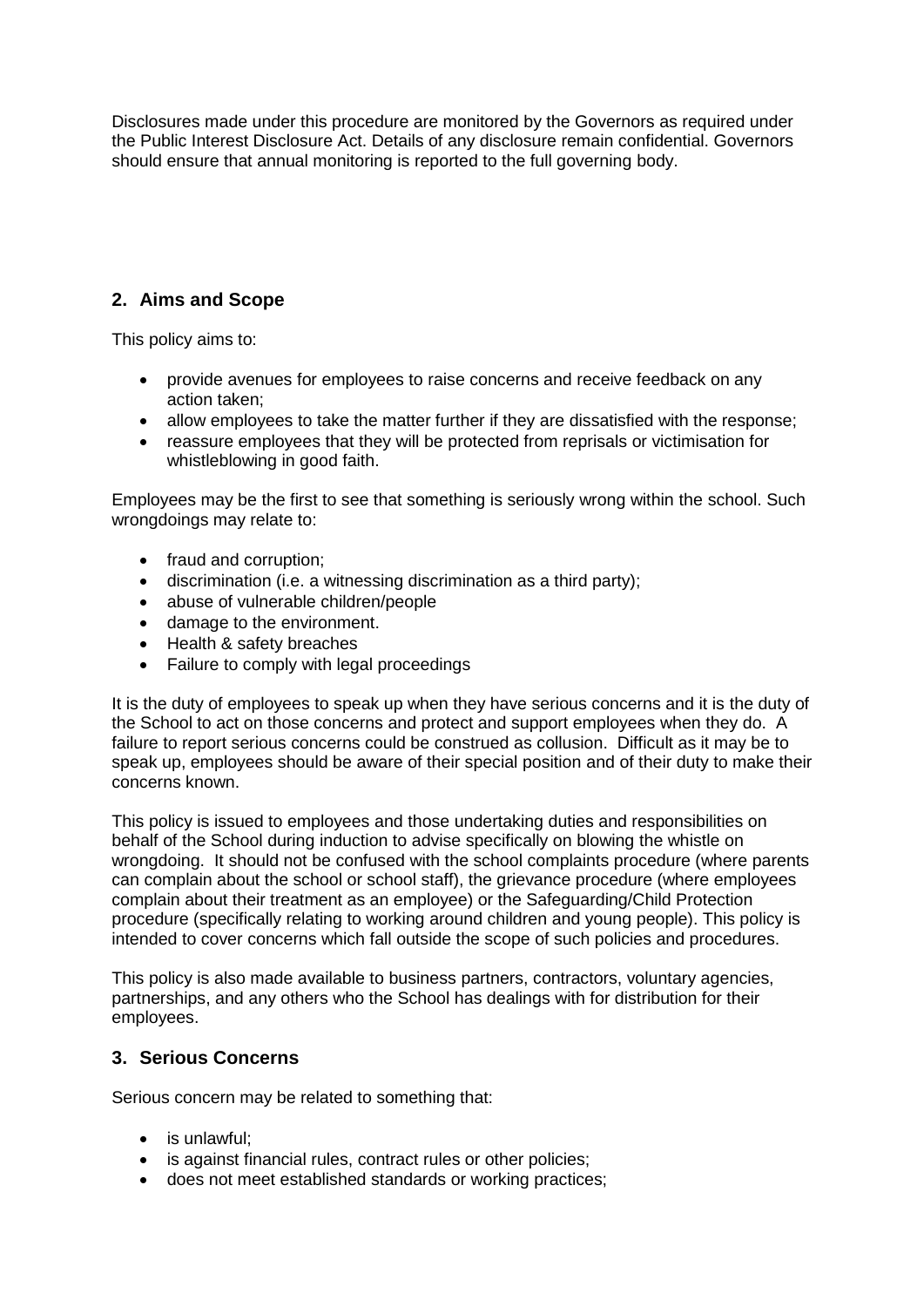• amounts to improper conduct.

Theft, bribery and corruption, safeguarding/child protection issues, service users or staff and environmental misuse are all the type of things which would fall into these categories.

Concerns in education settings may relate to the treatment of children and young people. This could mean, for example, that a person or persons are:

- deliberately ignoring the best interests of the child or young person;
- teasing, harassing or touching a child or young person inappropriately;
- threatening a child, young person or a parent or distressing them in some way;
- neglecting a child by not giving them the support they need, including medical attention or care;
- hitting or restraining a child inappropriately;
- using a child or young person's money or possessions in an inappropriate way.

Procedures for dealing with allegations or concerns about child abuse already exist and the named person in this school to whom such issues can be referred is Robin Wilson. There is a specific procedure for Dealing with Allegations of Abuse against School staff. This policy supplements the school's safeguarding/child protection policy.

There are existing procedures to enable employees to lodge a grievance relating to their employment.

#### **4**. **Safeguards**

4.1 Harassment or Victimisation

The school recognises that deciding to report a concern can be difficult, not least because of the fear of reprisal from those responsible for the malpractice.

The school will not tolerate harassment or victimisation and will take action to protect employees when concerns are raised in good faith. However, if an employee is already the subject of disciplinary or redundancy procedures, those procedures will not be halted as a result of the whistleblowing.

#### 4.3 Confidentiality

The School will do their best to protect employee's identity when concerns are raised and an employee does not want their name to be disclosed. It must, however, be appreciated that the investigation process may reveal the source of the information and a statement by may be required as part of the evidence.

#### 4.4 Anonymous Allegations

The school encourages employees to put their name to an allegation. Concerns expressed anonymously are much less powerful, but they will be considered at the discretion of the Headteacher, in conjunction with the Governing Body of the school. In exercising this discretion, the factors to be taken into account would include:

- the seriousness of the issues raised:
- the validity of the concern;
- the likelihood of confirming the allegation from other sources.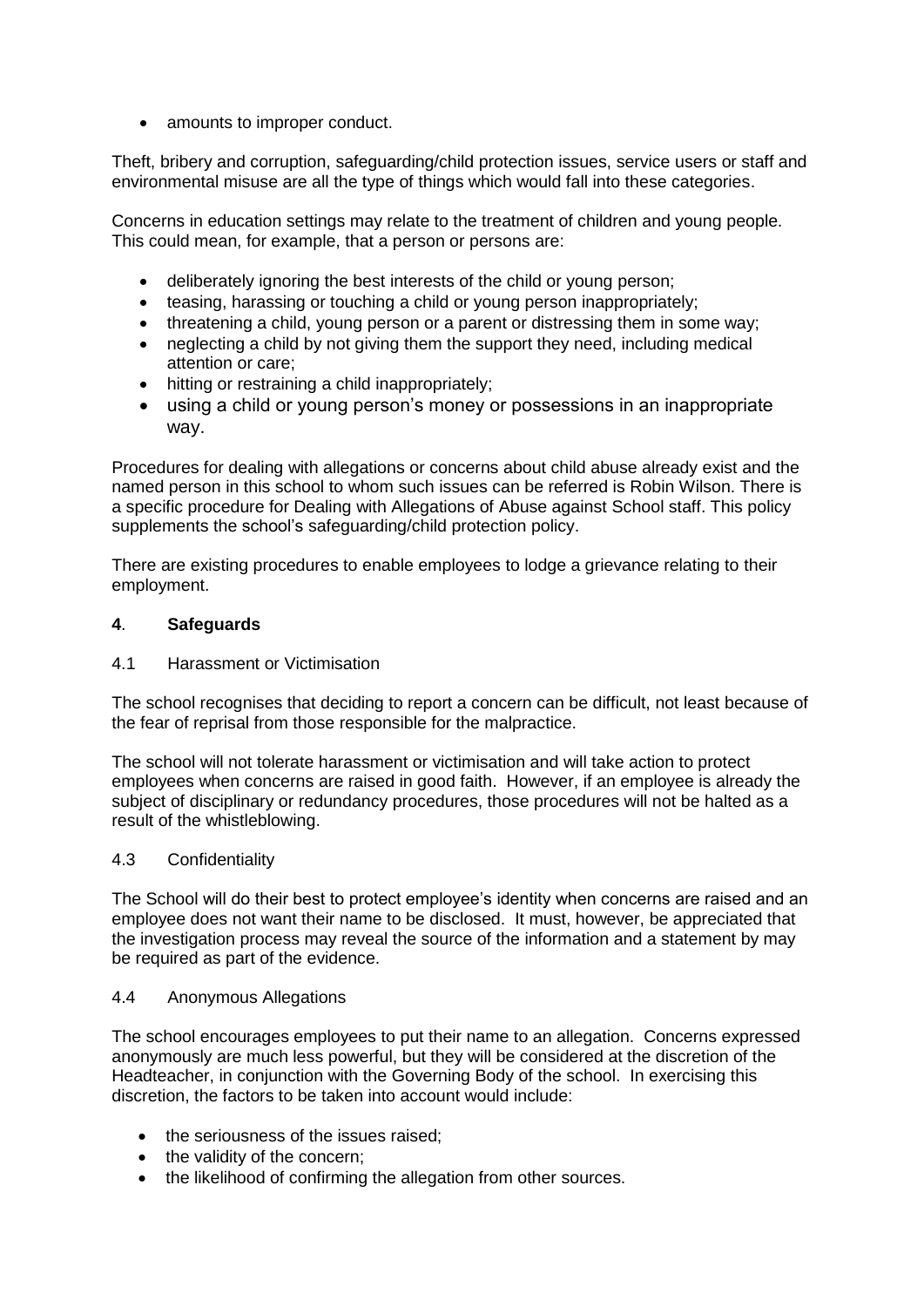Allegations which do not appear to be motivated by personal animosity and which if true, would have serious implications for the school, are more likely to be considered, even though made anonymously.

It must be appreciated, however, that the investigation process may reveal the source of the information and a statement may be required as part of the evidence.

#### 4.5 Untrue Allegations

If allegations are made in good faith, but it is not confirmed by the investigation, no action will be taken against an employee. In such circumstances employees will be supported. If, however, an employee makes a malicious or vexatious allegation, disciplinary action may be taken. The matter would be referred to an appropriate school governor/committee before any action is taken.

#### 4.6 Support to Employees

Throughout and after this difficult process employees will be given full support from senior management, concerns will be taken seriously and the School will do all it can to help employees. If possible, redeployment opportunities will be considered. Employees may also wish to seek confidential support from their Trade Union/ Professional Association.

#### **5. How to raise a concern**

Concerns should normally be raised with an employee's immediate line manager or the Headteacher. This will depend, however, on the seriousness and sensitivity of the issues involved and who is thought to be involved in the wrongdoing.

If the line manager or the Headteacher or other school management is involved an employee may wish to report concerns to the Chair of Governors.

Alternatively, employees can approach the following individuals within Shropshire Council:

- Head of Paid Service if the wrongdoing is about standards of behaviour;
- Shropshire Council Head of Legal, Strategy and Democratic Services if the wrongdoing is thought to be illegal;
- Section 151 Officer if the wrongdoing is about improper payments;
- Audit Service Manager if the wrongdoing is a fraud;
- Head of Growth & Prosperity if the wrongdoing about environmental issue;
- Head of Safeguarding if the wrongdoing is a safeguarding issue.

The above can be contacted by telephoning Customer Services on 0345 678 9000.

Shropshire Council also operates a Whistleblowing Hotline where confidential disclosures can be made. The contact number is 01743 252627.

Employees can invite a trade union or professional association to raise the matter on their behalf.

The earlier concerns are expressed the better and the easier it will be to take action. Concerns are better raised in writing and should set out:

• the background and history to the concern;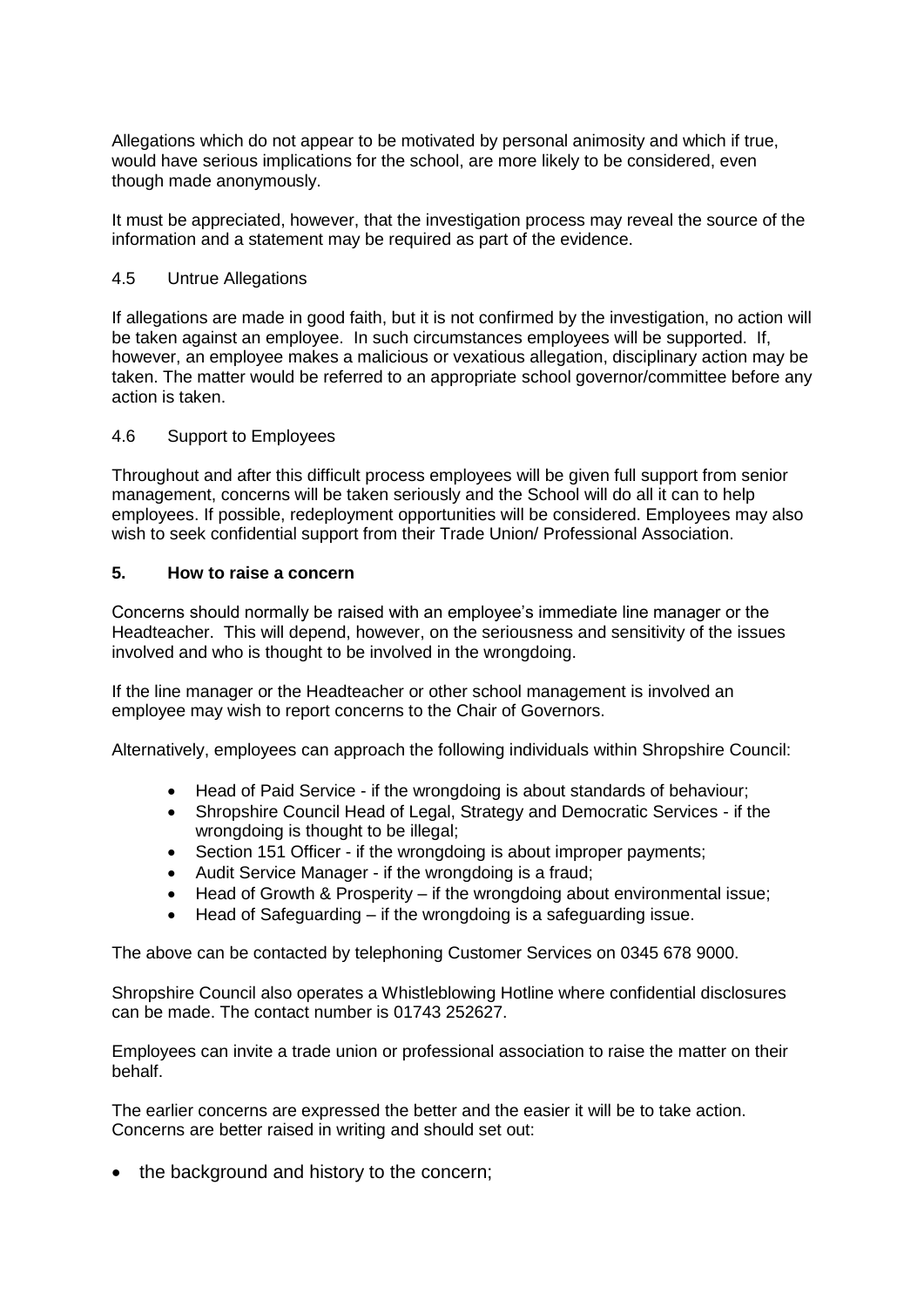- dates and places where possible;
- the reasons for the concern.

In order to ensure the confidentiality, concerns should be sent in writing in a sealed envelope addressed to the appropriate person and clearly mark it "Strictly Private and Confidential - To be opened by the addressee only".

It is a serious disciplinary offence for any person to seek to prevent a communication of concern reaching an appropriate contact or to impede any investigation which he/she or anyone on her/his behalf may make.

Although employees are not expected to prove the truth of an allegation, employees will need to demonstrate to those appointed to investigate the matter, that there are sufficient grounds to the concern.

#### **6. How the School will respond**

When concerns are raised within the school the action taken will depend on the nature of the concern. The matters raised may:

- be investigated internally by the school;
- be investigated by Shropshire Council but independently of those directly involved;
- be referred to the Police:
- be referred to an external Auditor;
- form the subject of an independent inquiry.

In order to protect individuals and the school initial enquiries will be made to decide whether an investigation is appropriate and, if so, what form it should take. These will be made confidentially and every attempt made to protect the employee. Concerns or allegations which fall within the scope of specific procedures (for example, child protection issues) will normally be referred for consideration under those procedures. Some concerns may be resolved by agreed action without the need for investigation.

Within ten working days of a concern being received, the school will respond in writing to the individual raising a concern:

- acknowledging that the concern has been received;
- indicating how the School propose to deal with the matter;
- giving an estimate of how long it will take to provide a final response;
- confirming any initial enquiries already made;
- confirming whether further investigations will take place and, if not, why not.

The amount of contact between those considering the issues and an employee raising a concern will depend on the nature of the matters raised, the potential difficulties involved and the clarity of the information provided. If necessary, further information will be sought from the employee.

When any meeting is arranged, an employee will have the right, if they so wish, to be accompanied by a trade union or professional association representative or a friend who is not involved in the area of work to which the concern relates. The meeting may be held at a mutually agreeable location.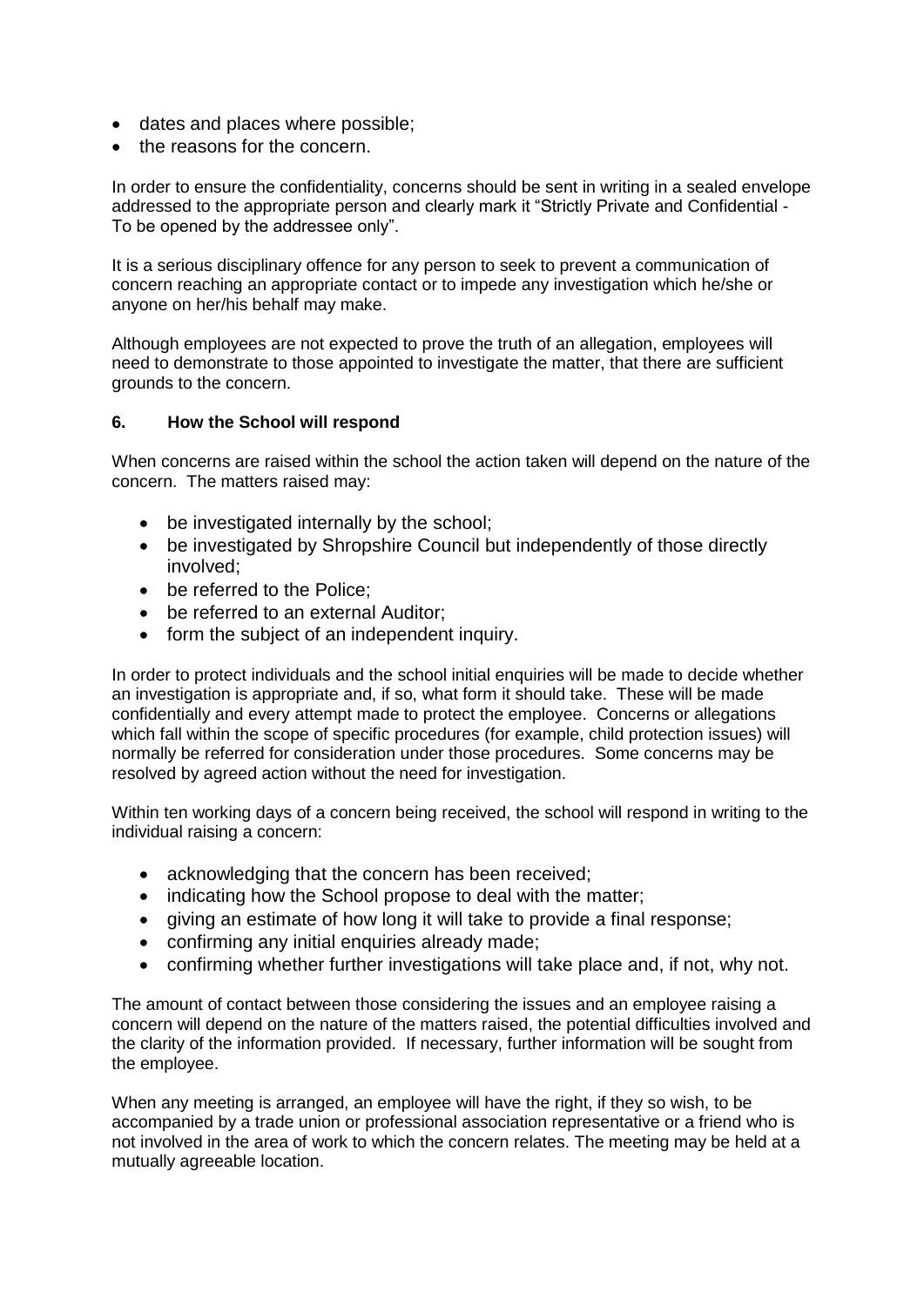If the employee should become involved in further investigations or procedures (e.g. disciplinary proceedings or a criminal trial) as a result of using this procedure, they will be given every proper support and assistance. The school would ensure that employees using this procedure are not disadvantaged or unfairly treated.

The school accept that employees need to be assured that the matter has been properly addressed. Thus, subject to legal constraints, employees will receive information about the outcomes of any investigations and any changes to working practices as far as is reasonably practicable.

## **7. How the matter can be taken further**

This policy is intended to provide employees with avenues to raise serious concerns within the school. The school hopes employees will find the procedure a satisfactory way of dealing with concerns. An employee does have the right to take the matter outside of the school or Shropshire Council, the following are possible contact points:

- an external auditor:
- relevant professional bodies who regulate organisations (including the Ombudsman);
- a solicitor;
- the police;
- Public Concern at Work (Whistleblowing Charity) [www.pcaw.co.uk](http://www.pcaw.co.uk/) 02074046609.

The disclosure of confidential information would normally constitute a serious disciplinary offence which could result in dismissal or other disciplinary action. Accordingly, if an employee did take the matter outside the school or Shropshire Council they would need to ensure that either no confidential information is disclosed or that there are wholly exceptional circumstances which the school would consider justified in the circumstances.

## **8. Standards of Conduct**

Employees working within this school are bound by the School's Code of Conduct. Professional bodies also have Professional Standards of Conduct which their members must adhere to. Teachers must adhere to the Teacher's Standards.

Employees should also be aware of the Guidance for Safer Working Practice for Adults who work with Children and Young People in Education Settings.

All employees will be made aware of the standards which apply during induction and should ensure they make themselves aware of such standards of conduct and follow them at all times.

## **9. Follow Proper Procedures**

One of the best ways of guarding against corruption is to ensure that proper procedures are followed - in the way decisions are taken, in the way contracts are awarded and in the way employees conduct themselves.

The most important of these procedures are described in the following procedural documents: